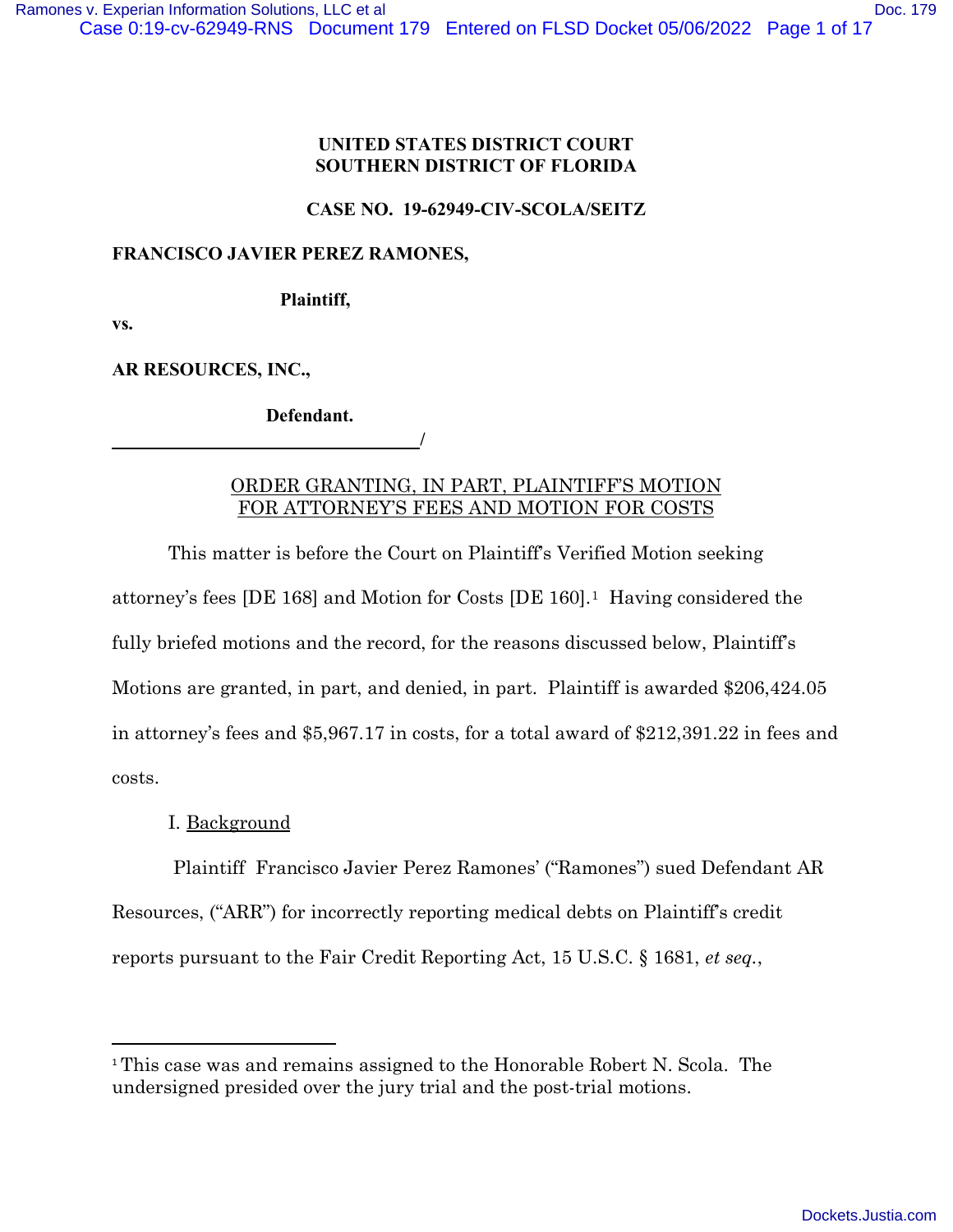("FCRA"). After a four-day trial, the jury awarded Plaintiff \$80,000.00 in actual damages and \$700,000.00 in punitive damages having found that the Defendant's FCRA violation was willfull. [DE 146]. Plaintiff then moved for attorney's fees and costs.[2](#page-1-0)

II. Motion for Attorney's Fees

## A. *Plaintiff's Attorney Fees Request*

Plaintiff's Counsel seeks \$217,572.30 in attorney's fees for work performed by Attorneys David Marco, Larry Smith, Lauren Pozna, Courtney Weiner and paralegal Melanie Robison. [3](#page-1-1) This amount reflects Plaintiff's Counsel's 10% voluntary reduction from the \$241,747.00 total attorney's fees, in order to account for any excessive, duplicative, redundant or otherwise unnecessary hours [DE 168 at 15].

Defendant does not contest Plaintiff's entitlement to attorney fees as an FRCA prevailing party and does not challenge the hourly rate of Larry Smith,

- 1. Larry Smith, 5.8 hours at \$550.00/hr;
- 2. David Marco, lead trial counsel, for 301.3 hours at \$550/hr.;
- 3. Lauren Pozna, 193.7 hours at \$300/hr.;
- 4. Courtney Weiner, 29.1 hours at \$435/hr.

[DE 168 at 5]. Plaintiff also seeks to recover fees for paralegal Melanie Robison for 14.3 hours of work at a \$145.00 hourly rate.

<span id="page-1-0"></span><sup>2</sup> On April 8, 2022, the Court denied Defendant's Motion for Judgment as a Matter of Law or, in the alternative Motion for New Trial. [DE 176].

<span id="page-1-1"></span><sup>&</sup>lt;sup>3</sup> Plaintiff requests attorney fees for work perfomed as follows: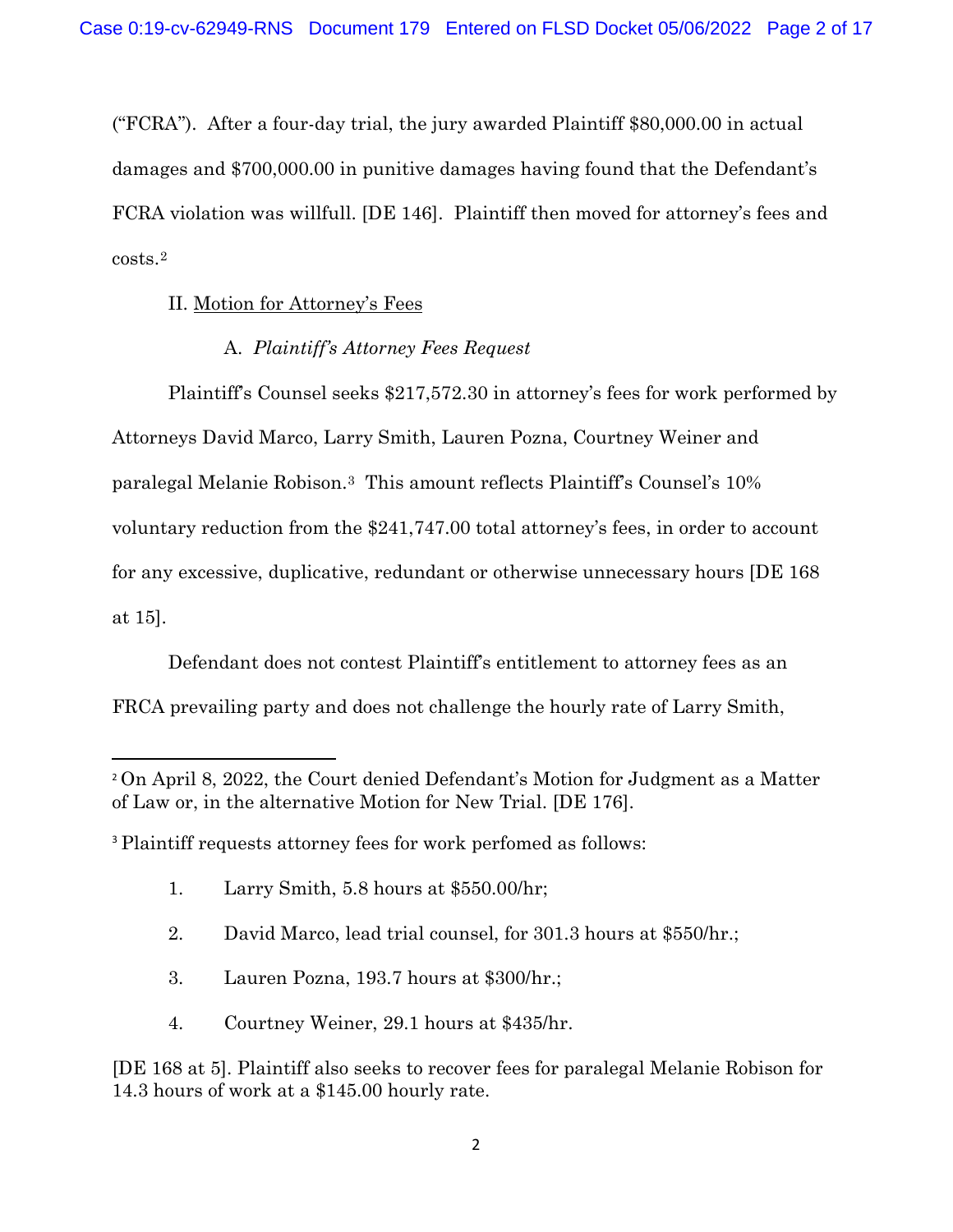David Marco or Lauren Pozna. However, Defendant does challenge attorney Courtney Weiner's hourly rate, as well as the overall number of hours billed by Plaintiff's Counsel. Specifically, Defendant seeks the following reductions: 1) \$8619.50 for work performed related to other defendants; 2) \$23,611.33 for work block billed as to all defendants; 3) \$10,476.50 for Attorney Courtney Weiner; and, 4) a 25% across the board cut for excessive hours billed in a "straight-forward" FRCA case. In sum, Defendant requests that Plaintiff's attorney's fee be reduced to \$131,148.72, an \$86,423.58 difference than the amount requested by Plaintiff.

As discussed in detail below, Plaintiff is entitled to the bulk of the requested attorney's fees, with adjustments made for Courtney Weiner's hourly rate, and reductions for fees incurred for work performed related to Defendants TransUnion and Experian.

# B. *The Lodestar Calculation*

Plaintiff, as a prevailing FCRA party, is entitled to a reasonable attorney's fee award. 15 U.S.C. §§ 1681n(a)(3). [4](#page-2-0) As described below, the Court has applied the "lodestar" method and considered the *Johnson* factors to determine reasonable

. . .

<span id="page-2-0"></span><sup>4</sup> The FCRA provides in relevant part,

<sup>(</sup>a) In general

Any person who willfully fails to comply with any requirement imposed under this subchapter with respect to any consumer is liable to that consumer in an amount equal to the sum of--

<sup>(3)</sup> in the case of any successful action to enforce any liability under this section, the costs of the action together with reasonable attorney's fees as determined by the court.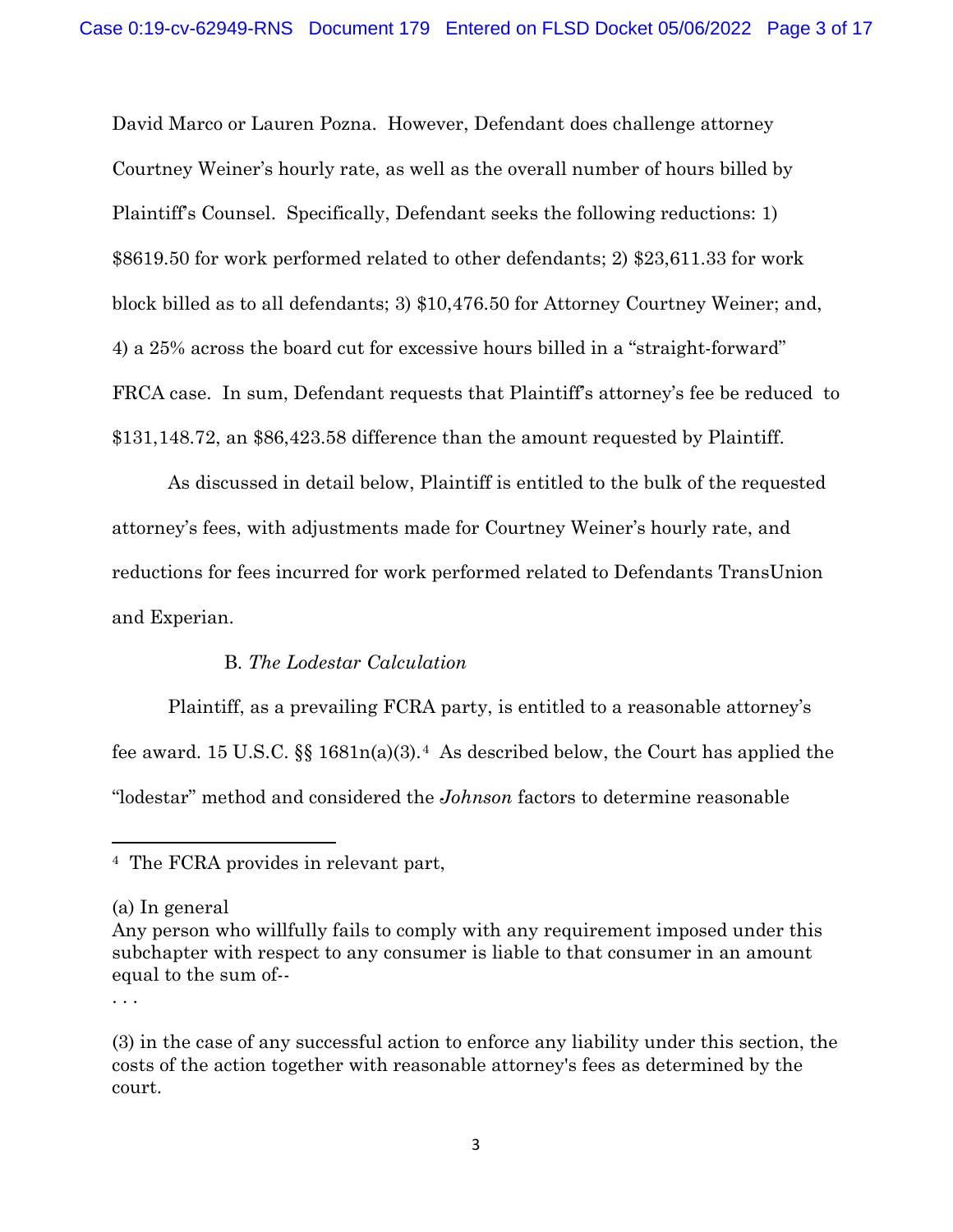attorney's fees in this action. *Norman v. Hous. Auth. of Montgomery*, 836 F.2d 1292, 1299-1302 (11th Cir. 1988); *Bivins v. Wrap It Up, Inc.*, 548 F.3d 1348, 1350 (11th Cir. 2008).[5](#page-3-0)

# i) Reasonable Hourly Rate

The fee applicant bears the burden of demonstrating that the rates charged are reasonable in the relevant legal community. *Norman*, 836 F.2d at 1299. However, the Court is deemed an expert on the issue of attorneys' fees and rates and "may consider its own knowledge and experience concerning reasonable and proper fees." *Id.* (citation omitted). "A reasonable rate is the prevailing market rate in the relevant legal community for similar services by lawyers of reasonably comparable skills, experience, and reputation." *Norman*, 836 F.2d at 1299 (citation omitted). The relevant market is "the place where the case is filed." *Am. Civil* 

The *Johnson* factors include:

*Bivins,* at 1350 n. 2 (citation omitted).

<span id="page-3-0"></span><sup>&</sup>lt;sup>5</sup> The lodestar is calculated by "multiply[ing] the number of hours reasonably expended on the litigation by the customary fee charged in the community for similar legal services ...." *Ass'n of Disabled Ams. v. Neptune Designs, Inc.*, 469 F.3d 1357, 1359 (11th Cir. 2006) (citing *Hensley v. Eckerhart*, 461 U.S. 424, 433-34 (1983); *Norman*, 836 F.2d at 1299). The lodestar figure may be reduced or enhanced based on the level of success achieved. See *Norman*, 836 F.2d at 1302.

<sup>(1)</sup> the time and labor required; (2) the novelty and difficulty of the questions; (3) the skill requisite to perform the legal service properly; (4) the preclusion of employment by the attorney due to acceptance of the case; (5) the customary fee; (6) whether the fee is fixed or contingent; (7) time limitations imposed by the client or the circumstances; (8) the amount involved and the results obtained; (9) the experience, reputation, and ability of the attorneys; (10) the "undesirability" of the case; (11) the nature and length of the professional relationship with the client; and (12) awards in similar cases.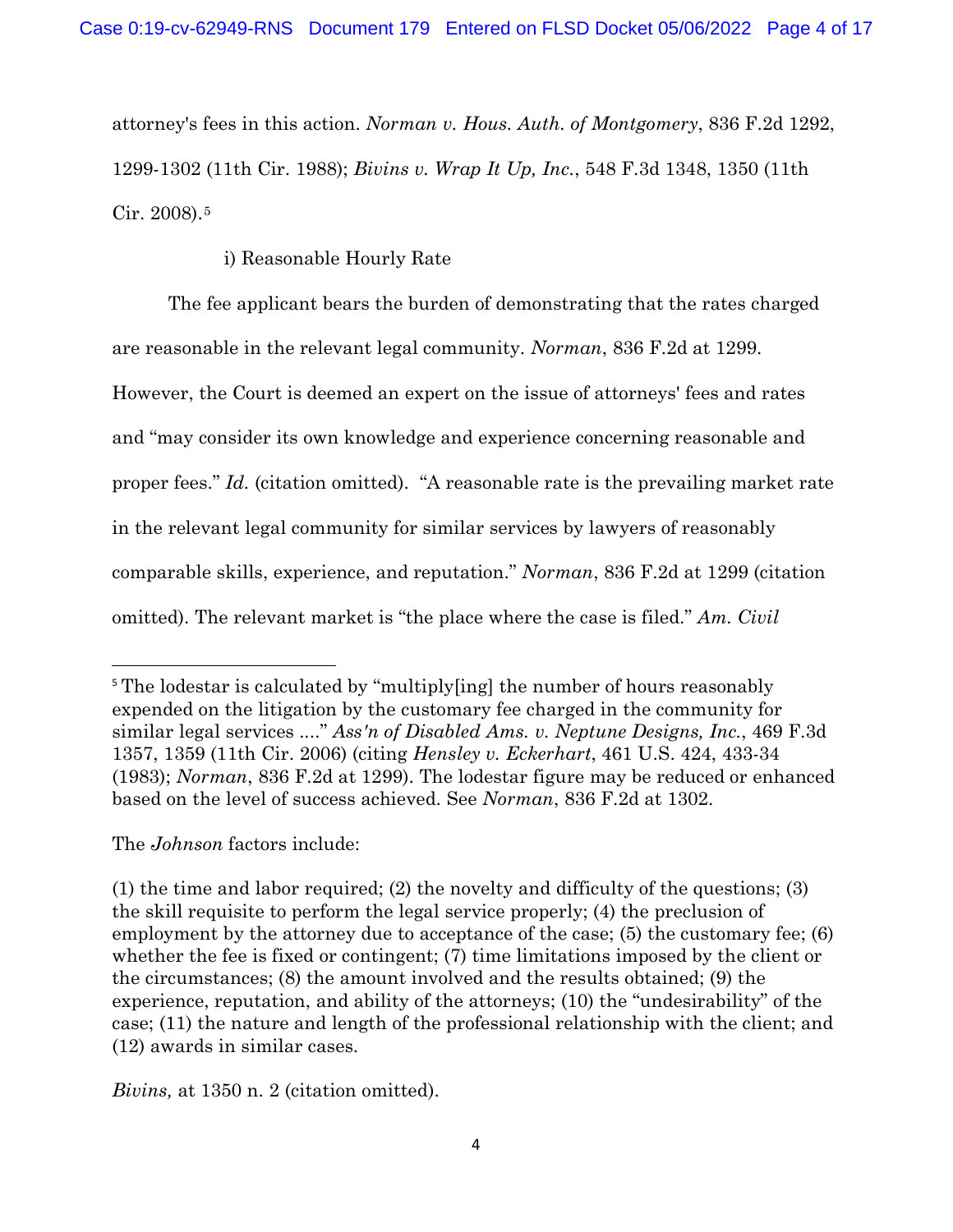*Liberties Union of Ga. v. Barnes*, 168 F.3d 423, 427 (11th Cir. 1999) (internal quotation marks and citation omitted).

In consumer litigation actions in this district, based on their relevant experience, attorneys have received awards between \$400.00 and \$600.00 an hour. See, e.g., *Gonzalez v. Dynamic Recovery Solutions*, LLC, Nos. 14-24502, 14-20933, 2015 WL 738329, at \*4 (S.D. Fla. Feb. 23, 2015) (Bloom, J.) (finding that an hourly rate of \$400 to be reasonable in an FDCPA case); *Fresco v. Auto. Dirs*., No. 03- 61063, 2009 WL 9054828, at \*7-8 (S.D. Fla. Jan. 20, 2009) (Martinez, J.) (rates ranging from \$400 for associates to \$600 for a senior partner were reasonable in a fee-shifting case under the Driver's Privacy Protection Act).

## David Marco, Larry Smith & Lauren Pozna

 Plaintiff seeks a \$550.00 hourly rate for David Marco and Larry Smith, and a \$300.00 hourly rate for Lauren Pozna. Plaintiff submitted declarations or affidavits from each attorney in support of the requested hourly rates. [6](#page-4-0) Defendant does not challenge those rates.

<span id="page-4-0"></span><sup>6</sup> According to his Declaration, David Marco, who was lead trial counsel in this matter, is a founding partner at SmithMarco law firm. He is admitted to the Illinois and Florida Bars and is a litigator with over twenty years of experience. He is a member in good standing in District Courts in Illinois, Michigan, Missouri, Nebraska, Oklahoma, Arkansas, Florida, and Wisconsin. He is also admitted to the Sixth, Seventh, Eighth and Eleventh Circuit United States Court of Appeals [168-2 at 2-18]. Over the course of his legal career, he primarily practiced in the area of consumer protection. He is actively involved in the National Association of Consumer Advocates and is the Co-Chair for the Illinois Chapter of that organization. He has been appointed Class Counsel in several consumer-related actions, resulting in settlements as high as \$9.25 million, and currently is counsel in several other class action cases. [DE 168-2 at 8].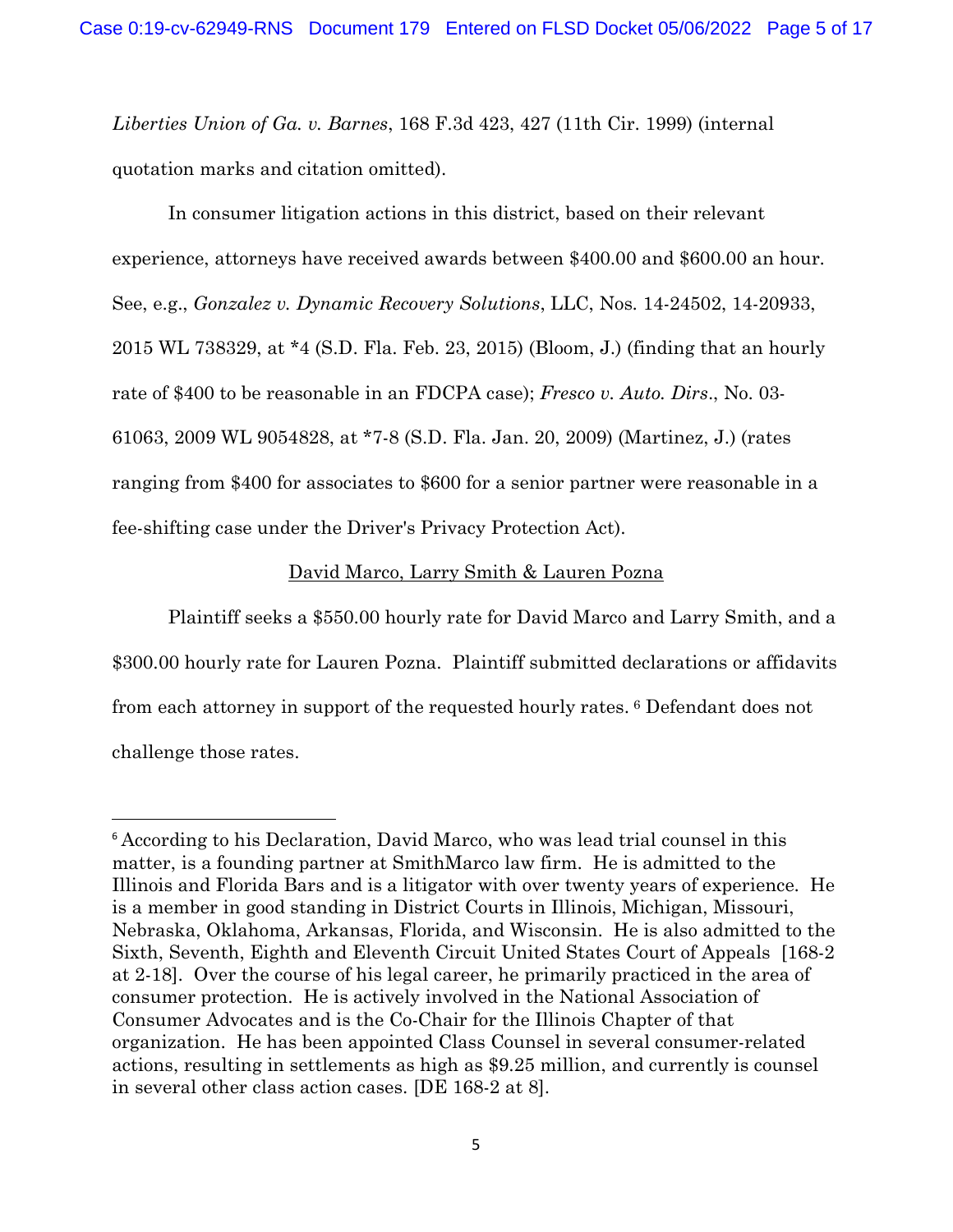Based on a review of Counsel's submissions, the Court's familiarity with the prevailing market rate in this District, and given Defendant's lack of opposition, the Court finds the \$550.00 requested hourly rate for Mr. Marco and Mr. Smith, and the \$300.00 hourly rate for Ms. Pozna to be reasonable.<sup>[7](#page-5-0)</sup>

### Courtney Weiner

Defendant objects to Attorney Courtney Weiner's \$435.00 an hour request because she is not admitted to practice in this Court and never entered a formal appearance as Plaintiff's counsel. Defendant submits that Ms. Weiner's houly rate should be reduced to \$75.00, a paralegal rate. Plaintiff responds that Ms. Weiner's contract attorney services were necessary once Lauren Pozna resigned, and emphasizes that her work was limited to researching and drafting.

Defendant's objection on this issue is well-taken. Ms. Weiner is not admitted to the Southern District of Florida nor to The Florida Bar. This district's Special Rule 4(a) of the Rules Governing the Admission, Practice, Peer Review, and Discipline of Attorneys, provides that only members of the bar of this Court may

Larry Smith's Declaration states he is a founding partner at SmithMarco law firm, and began practicing law thirty years ago. He is admitted to the Illinois Bar and nationwide to numerous federal courts [168-2 at 10-13]. He is actively involved in the National Association of Consumer Advocates and has delivered lectures on various consumer litigation issues.

Ms. Pozna's Affidavit reflects that she has been a licensed Florida attorney since 2019 [DE 168-2 at 14] and was an associate at SmithMarco, P.C.

<span id="page-5-0"></span><sup>7</sup> The Court finds Lauren Pozna's requested \$300.00 hourly rate at the upper limit of reasonableness for this market given her limited experience. However, because Defendant expresses no objection to Ms. Pozna's requested rate, the Court awards attorney fees at that rate.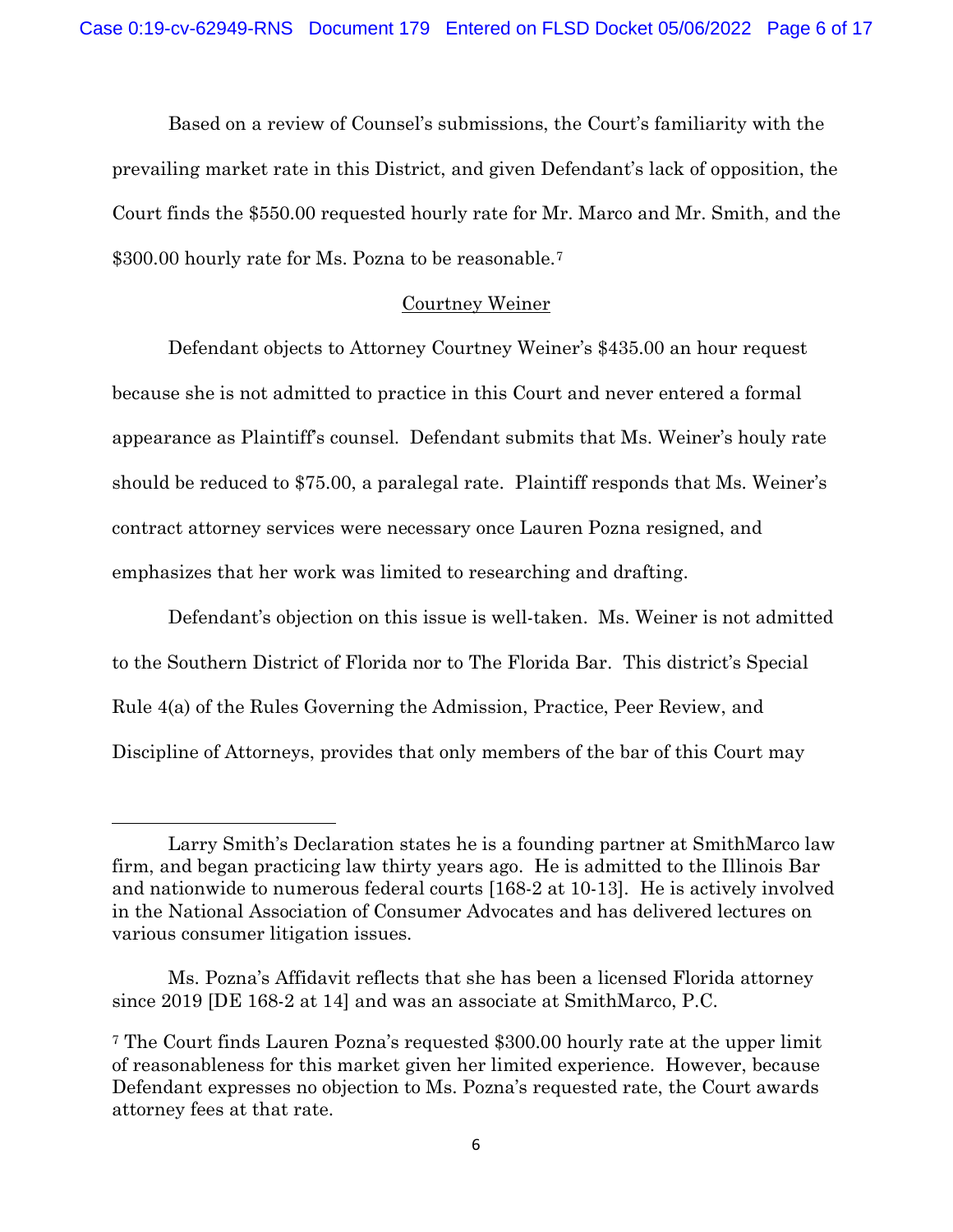appear as attorneys before the Court, unless they are admitted *pro hac vice*. Ms. Weiner is not and never sought to be admitted *pro hac vice* to this district. Therefore, she is not entitled to be compensated as an admitted attorney in this action.

However, in *Callaway v. Acting Comm'r of Soc. Sec*., 802 F. App'x 533, 537 (11th Cir. 2020), the Eleventh Circuit, in evaluating a reduced EAJA attorney hourly rate for a non-admitted attorneys, held that the district court was required to determine the prevailing market rates for non-admitted attorneys based on those attorneys' training, skill, and experience. Thus, the Court considers Ms. Weiner's training and skill in determining a reasonable hourly rate.

According to her affidavit, Ms. Weiner earned her JD from Columbia Law School in 2006 [DE 168-2 at 17]. She is admitted to the District of Columbia bar, and the state bars of Maryland, Viriginia, New York, and Pennsylvania, and is admitted to practice in a numerous U.S. Courts of Appeal. She regularly represents consumers against large companies. Therefore, based on her skill, training and experience, and the services provided, Ms. Weiner will be compensated at a \$200.00 hourly rate rather than the requested \$435.00. The Court finds this rate to be the going market rate in this district for similar services provided by non-admitted attorneys.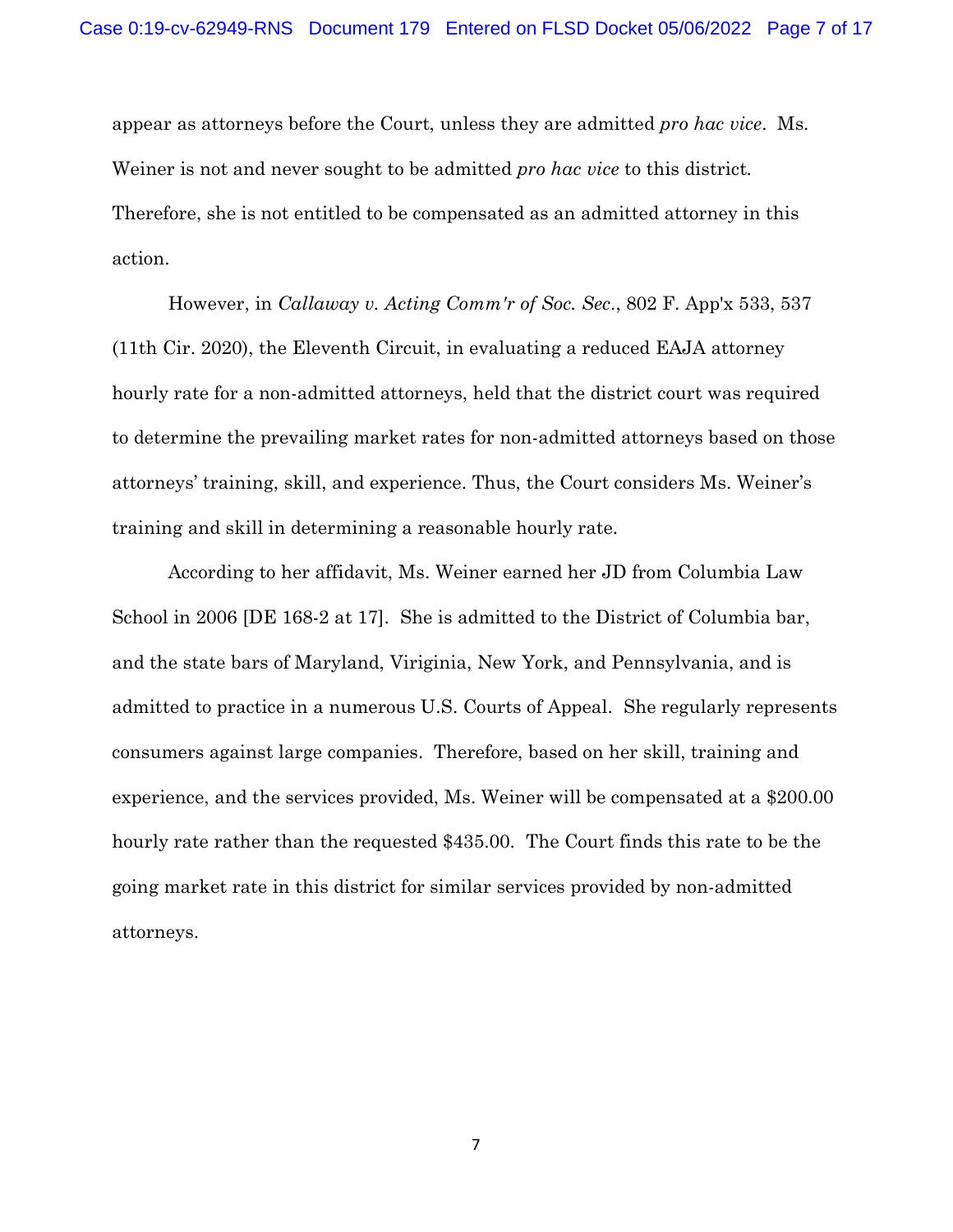## Paralegal Melanie Robison

Defendant does not object to the \$145.00 hourly rate requested for paralegal Melanie S. Robison's work.[8](#page-7-0) Given Defendant's non-objection and Ms. Robison's Declaration, the Court finds her requested hourly paralegal rate to be reasonable.

Plaintiff will therefore be awarded attorney's fees at the following rates:

- 1. Larry Smith at \$550.00/hr;
- 2. David Marco at \$550/hr.;
- 3. Lauren Pozna at \$300/hr.;
- 4. Courtney Weiner at \$200/hr.

The Court now turns to the reasonable number of hours expended.

ii) Reasonable Number of Hours Expended

## 1. Fees Incurred in Claims Against Other Defendants

Plaintiff seeks an award of attorney fees for approximately 500 hours of legal work. Defendant contends that some of Plaintiff's requested fees are attributable solely to the claims prosecuted against Defendants TransUnion and Experian. Defendant requests a \$8,619.50 deduction for time spent litigating solely against those other parties.[9](#page-7-1) Plaintiff counters that all of the work performed related to

<span id="page-7-0"></span><sup>8</sup> According to her Declaration, in 2019, Ms. Robison obtained her paralegal certificate from Florida Gulf Coast University Paralegal Certificate Program. [DE 168-2 at 15-16]. Prior to that, she worked as a legal assistant beginning in 2001.

<span id="page-7-1"></span><sup>9</sup> Defendant specifically identifies twenty-eight (28) billing entries as relating to the prosecution of claims against other Defendants. [DE 174 at 4-6].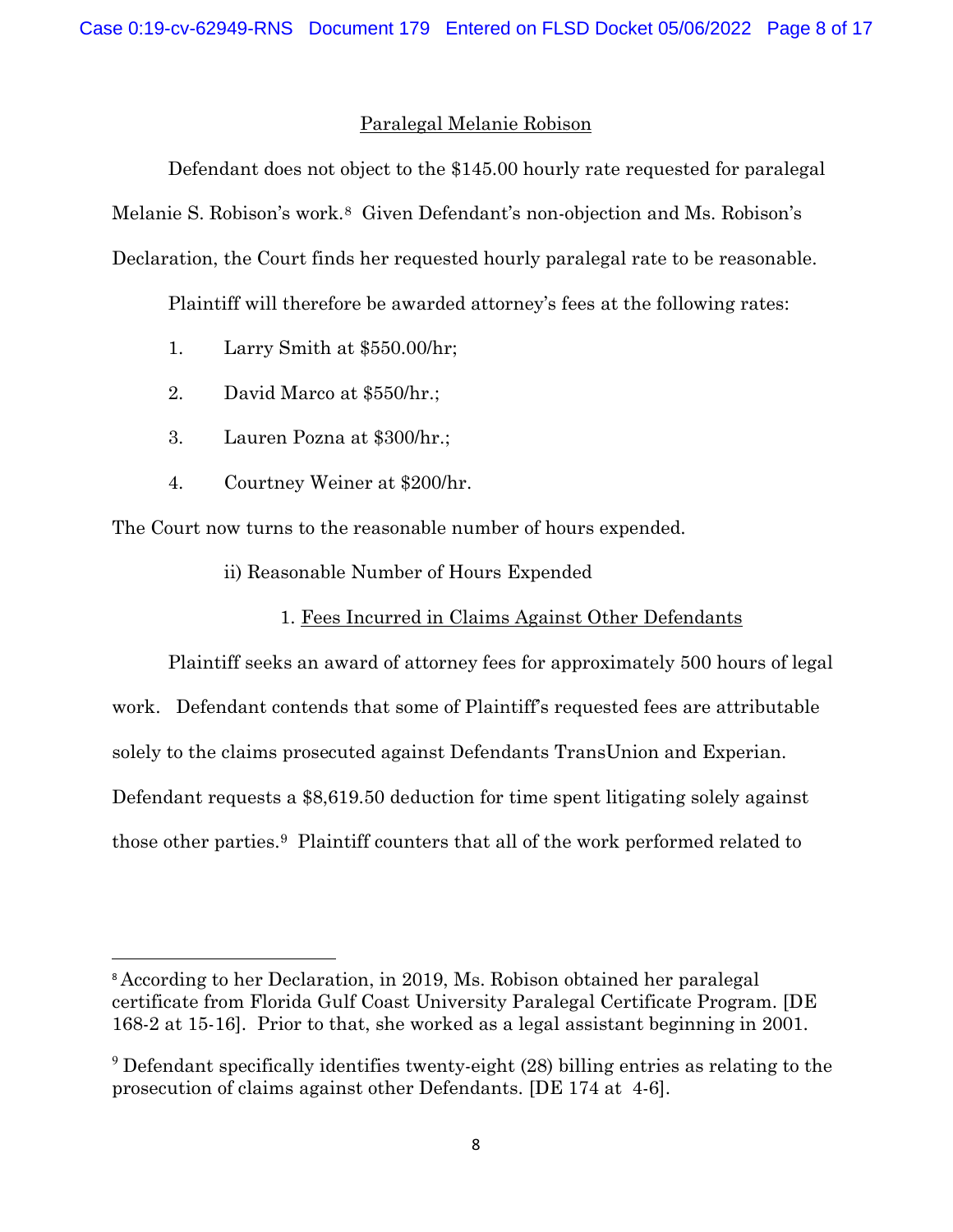Experian and Trans Union was inextricably intertwined with the work performed in the prosecution of ARR.[10](#page-8-0)

Having carefully reviewed the disputed entries, the Court finds that Defendant has the better of this argument. Many of the entries reflect work necessarily performed against a specific defendant, rather than work that would be performed in obtaining information from a non-party witness. For example, Plaintiff's review of Exeperian's initial disclosures, preparation of a settlement demand and Rule 37 letter—which relates to compelling discovery and sanctions for failing to provide discovery—all arise between parties and not witnesses.

 However, there is some merit to Plaintiff's contention that similar work would have been preformed even if TransUnion and Experian were not Parties. Accordingly, the Court will apply a 50% across the board deduction to the disputed entries relating only to Experian and TransUnion, rather than the 100% reduction requested by Defendant. See, *Loranger v. Stierheim*, 10 F.3d 776 (11th Cir. 1994) (holding that a district court need not engage in an hour-by-hour analysis where fee documentation is voluminous and an hour-by-hour review is simply impractical and

<span id="page-8-0"></span><sup>10</sup> Plaintiff, however, suggests that if the Court determines that certain work performed related to Experian and TransUnion isn't compensable, only the following entries should be deducted: Jan. 7, 2020, review Experian's corporate disclosure and appearance of counsel (.2); Mar. 31, 2020, review discovery requests from Trans Union (.3); Apr. 23, 2020, review communication from Trans Union regarding deposition of plaintiff (.6); June 18, 2020, review communication from Trans Union regarding ongoing negotiations (.4); July 1, 2020, review proposed settlement agreement with Trans Union (.9); and Sept. 25, 2020, prepare stipulation of dismissal as to Experian (.2)--for a total reduction of \$1,389.50. Plaintiff explains that this amount has already been taken into consideration by virtue of Plaintiff's across the board voluntary 10% reduction. [DE 175 at 6, n.1].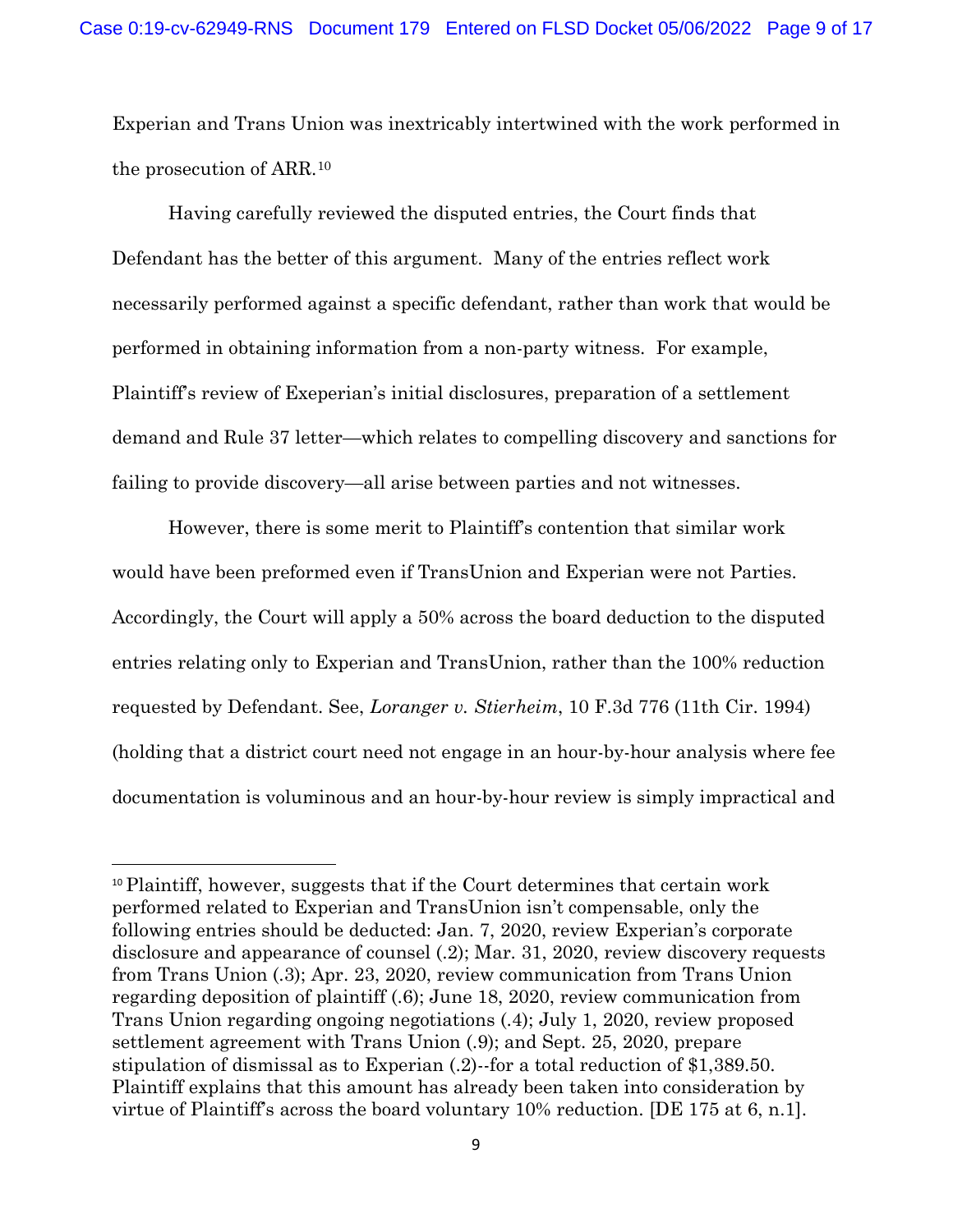a waste of judicial resources but may instead apply an across-the-board reduction so long as the court provides a clear and concise explanation for the reason for the reduction.). Accordingly, the Court will deduct \$4309.75 from the final attorney's fee award.

#### 2. Block Billing

Defendant contends that Plaintiff's Counsel block billed and failed to differentiate their time between Defendants, making it impossible to discern what time is attributable to each Defendant and warranting an across-the-board reduction. ARR argues that those fees should be reduced by two-thirds so as to only capture that portion of the fees that are actually attributable to ARR.

The Court has reviewed the identified "block" billing entries and concludes that a reduction of those entries is not warranted for two reasons. First, the challenged entries are not block-billed. Block-billing occurs when multiple tasks are billed in a single entry, without separately identifying the time spent on each task. *Ceres Env't Servs., Inc. v. Colonel McCrary Trucking, LLC*, 476 F. App'x 198, 203 (11th Cir. 2012). Typically, block billing inhibits a court's ability to determine whether a reasonable amount of time was spent on particular tasks. Here, almost all the entries at issue describe discrete tasks and clearly delineate the amount of time spent on each task. Thus, those entries do not cause the "imprecision" in reviewing billing records that the Eleventh Circuit cautions against. *Id*. The Court is easily able to determine if the time spent on each task was reasonable.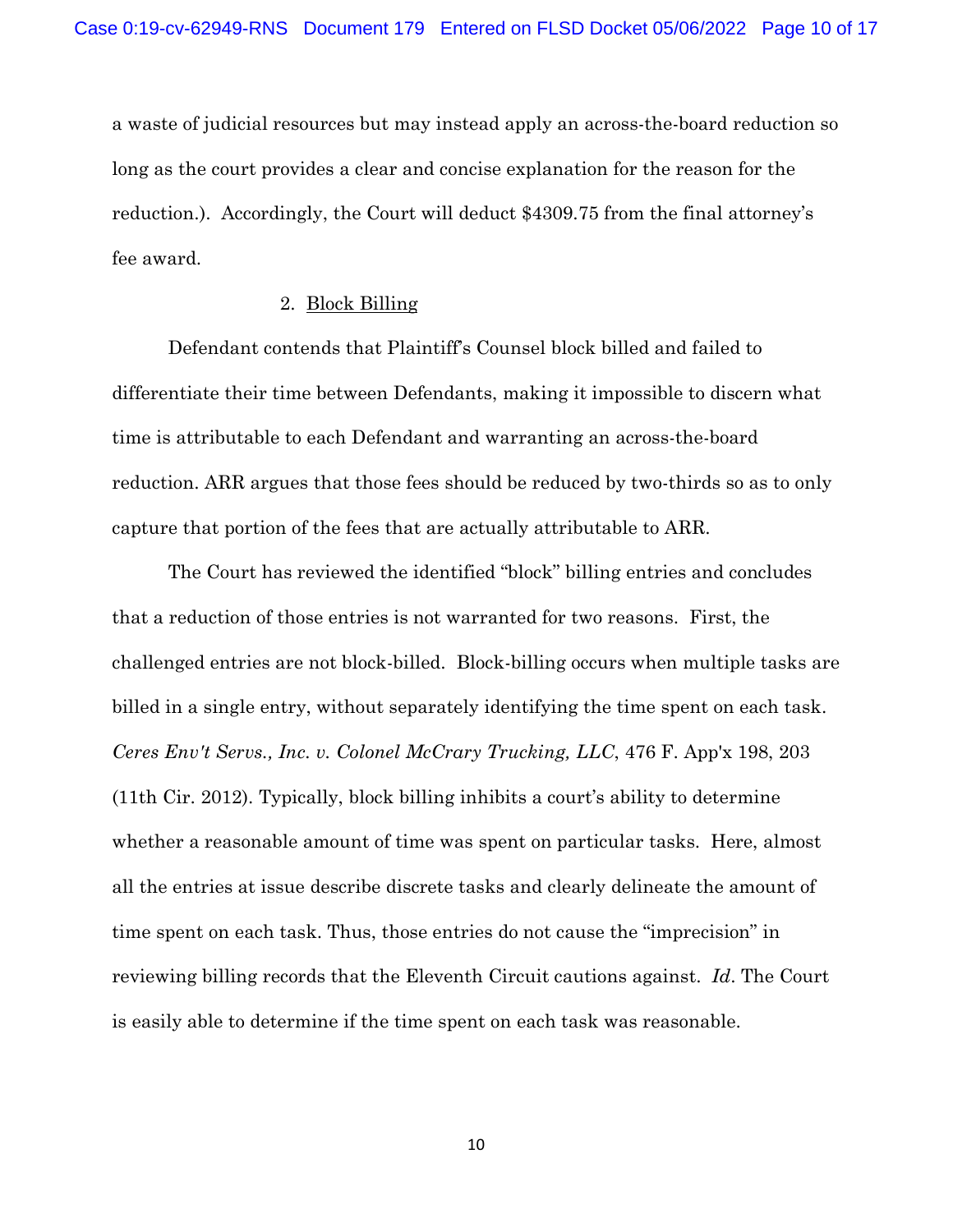Second, the challenged entries consist of work that would have been

performed even if ARR were the only defendant in the case. For example, several of the entries pertain to subpoena requests related to third parties, *e.g.* LendingClub, Wells Fargo Bank, N.A., that denied Plaintiff credit. Other entires pertain to issues related to Plaintiff's medical records, and general case matters. Other challenged entries pertain to work performed after the July 1, 2020, mediation wherein Plaintiff settled his claims against Trans Union and Experian [DE 36]. To the extent that some entries, reference more than one Defendant, Plaintiff's voluntary 10% across the board reduction more than compensates for that overlap.

#### 3. Across the Board Reduction

Finally, Defendant argues that Plaintiff's attorney's fee award should be significantly reduced because this was a "straight forward" FCRA case, where liability was established at the summary judgment stage, [DE 174 at 1]. Defendant thus contends that Plaintiff's request should be reduced by 25% across the board due to an excessive number of hours billed [DE 174 at 17-18].

Based upon an extensive review of the record, the Court concludes that, although this is an FCRA case, it was not "straight forward." Rather, Plaintiff's Counsel expended a reasonable number of hours given: 1) the contentious nature of litigation; 2) Defendant's continued assertion of various defenses, even after the summary judgment determination; and, 3) Plaintiff's success at trial. Simply put, after a careful and thorough review of the record, the Court finds the number of hours Plaintiff's attorney's spent prosecuting this case was reasonable, and not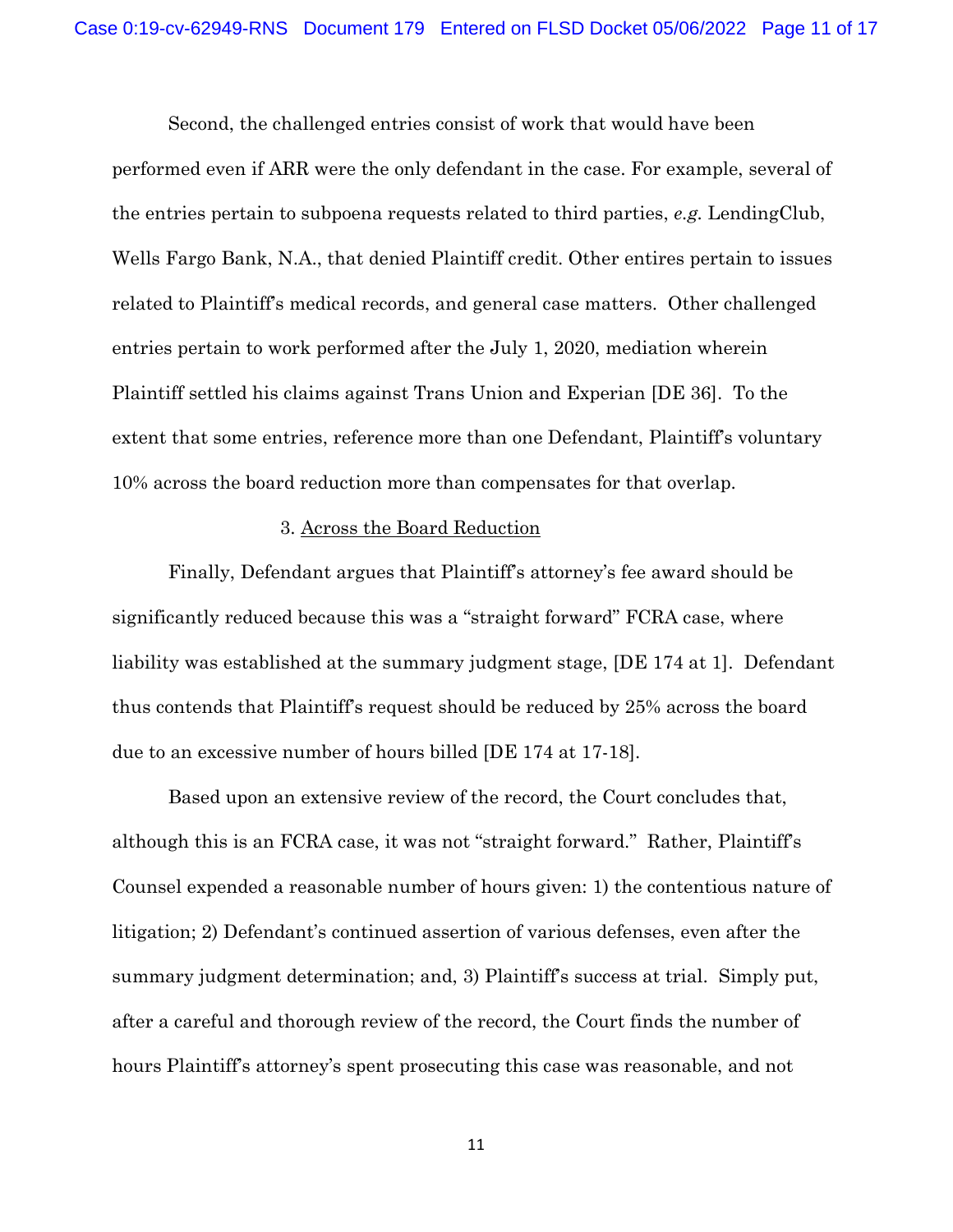surprising given the Defendant AAR's posture throughout the litigation.

Accordingly, the Court will not impose an across the board reduction on this basis.[11](#page-11-0)

### III. Motion for Award of Costs

### A. *Costs Available under FCRA*

The costs recoverable pursuant to FCRA are limited to those provided in 28

U.S.C. § 1920. The following costs are allowable pursuant to that statute:

(1) Fees of the clerk and marshal;

 (2) Fees for printed or electronically recorded transcripts necessarily obtained for use in the case;

(3) Fees and disbursements for printing and witnesses;

(4) Fees for exemplification and costs of making copies of any materials

where the copies are necessarily obtained for use in the case;

(5) Docket fees under 28 U.S.C. § 1923;

 (6) Compensation of court appointed experts, interpreters, and special interpretation services.

28 U.S.C. § 1920. A court cannot award costs other than those specifically authorized in § 1920, unless authorized by another applicable statute. See U*.S. E.E.O.C. v. W&O, Inc.*, 213 F.3d 600, 620 (11th Cir. 2000) (citing *Crawford Fitting Co. v. J.T. Gibbons, Inc.*, 482 U.S. 437, 445 (1987)).

<span id="page-11-0"></span><sup>&</sup>lt;sup>11</sup> Plaintiff argues that it is inappropriate to take an across the board cut and a reduction in the number of hours. The Court is only making an across the board and is not taking any hour by hour reduction.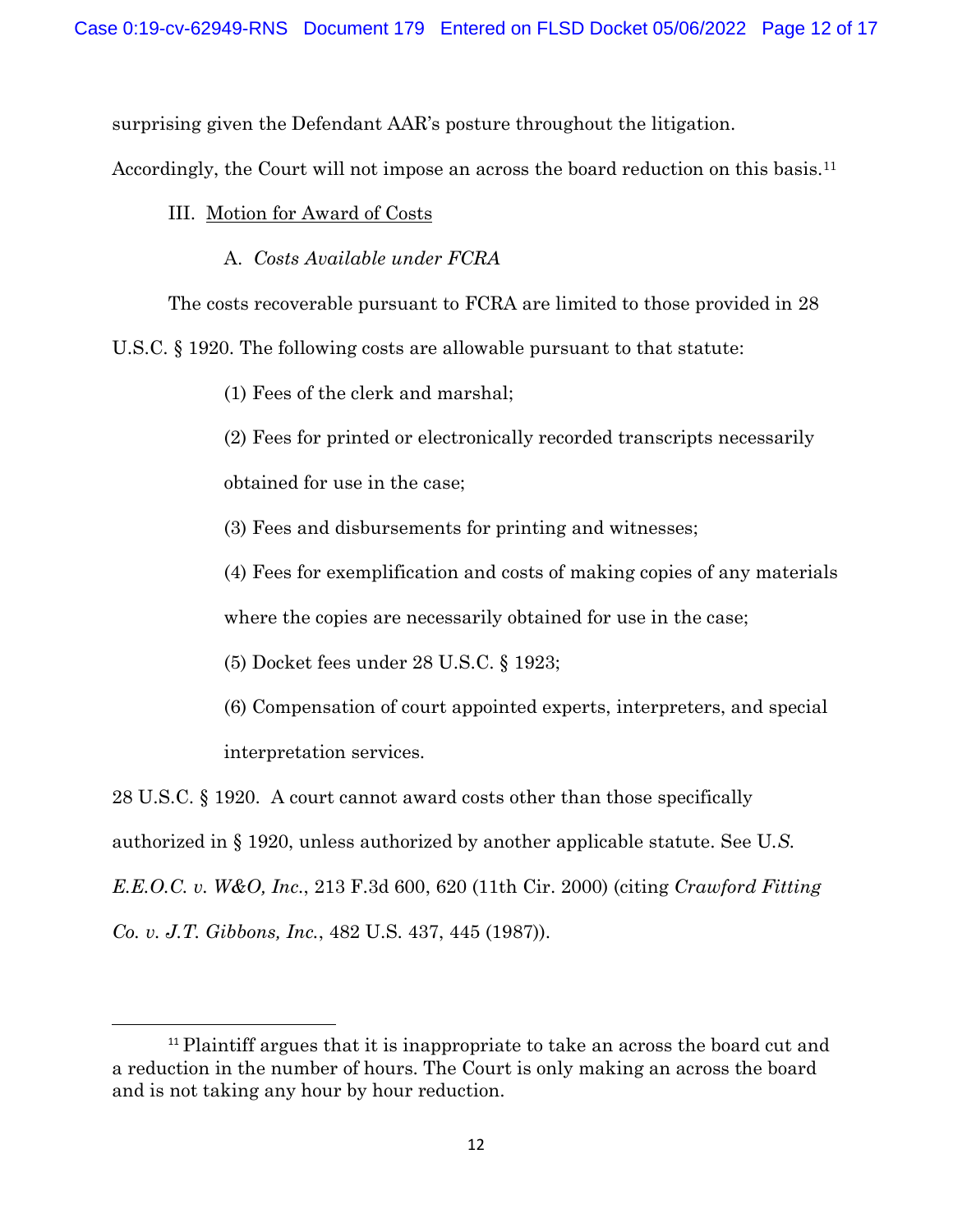#### B. *Plaintiff's Motion for Award of Costs*

Plaintiff, as prevailing party, seeks \$8,665.82 in costs consisting of: 1) \$400.00 for fees of the Clerk; 2) \$2,220.05 for service of summons and subpoena; 3) \$4,140.15 for transcripts; 4) \$382.12 for copies necessarily obtained for use in the case; and, 5) other costs in the amount of \$1523.50 [DE 160-1 at 2]. Here, Plaintiff is the prevailing FCRA party and thus, is entitled to an award of costs.

# C. *Defendant was not prejudiced by Plaintiff's tardy memorandum in support filing*

Defendant challenges the costs sought on a number of grounds. First, Defendant states that Plaintiff failed to file a memorandum in support of his bill of costs, as requed by Local Rule 7.3. Plaintiff's Counsel concedes that he misread the Local Rule and erred in failing to submit the requisite memorandum. Plaintiff submitted the memorandum with his Reply and requests that the Court accept Counsel's belatedly filed memorandum. Plaintiff contends that there is no prejudice to Defendant due to his initial omission.

Defendant has not identified any prejudice suffered by Plaintiff's error, and Defendant did not request to file a Sur-Reply in order to answer any issue raised in Plaintiff's now-filed memorandum. [12](#page-12-0) Thus, the Court presumes that Defendant suffered no prejudice due to the tardy filing. Accordingly, the Court accepts Plaintiff's Memorandum in Support of his request for costs, and denies Defendant's request to deny Plaintiff's cost request on this basis.

<span id="page-12-0"></span><sup>&</sup>lt;sup>12</sup> The Court expects that Plaintiff's Counsel will not repeat this failure in the future.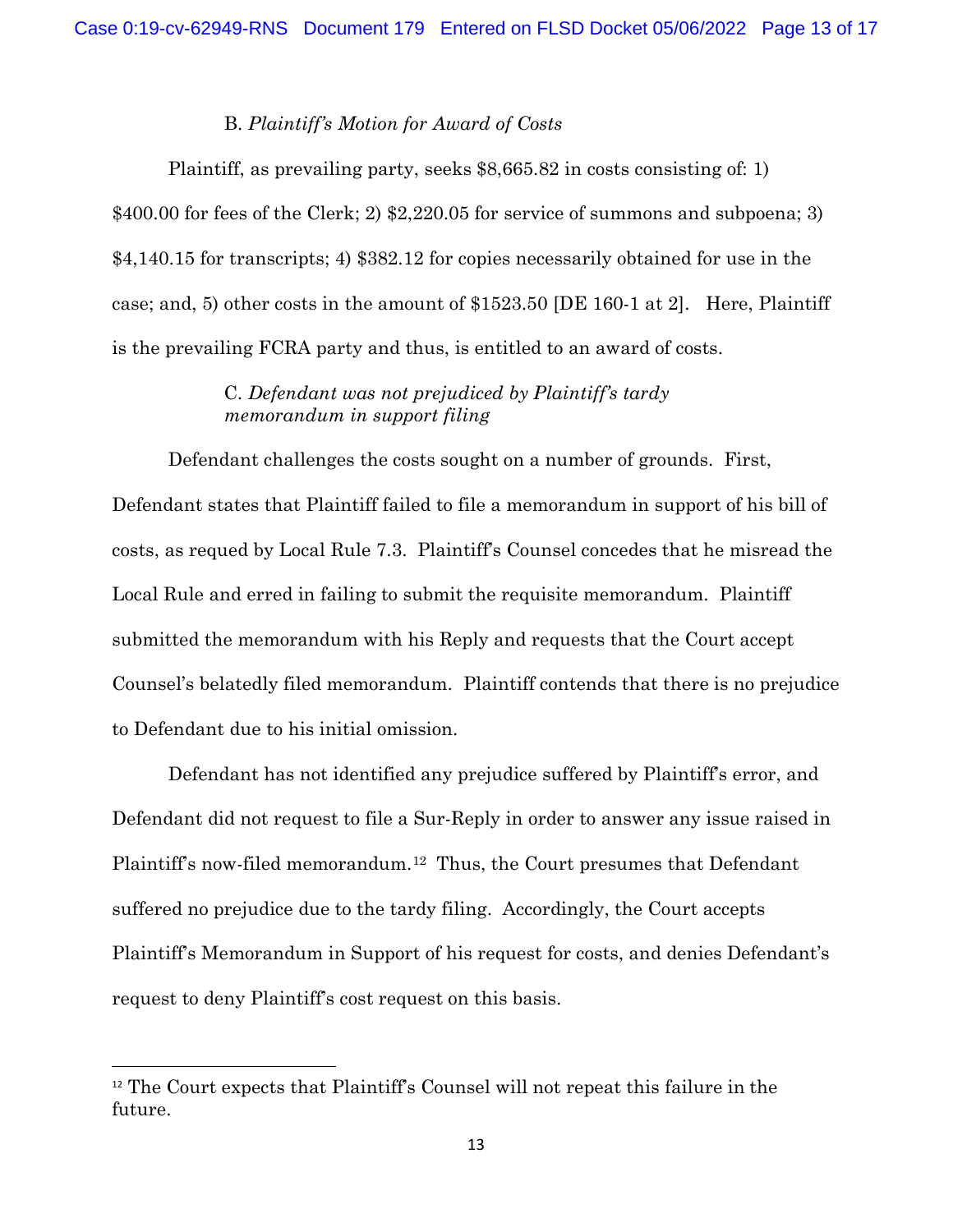## D. *Plaintiff's withdrawn request for non-documented costs and mediation*

 Defendant also asserts that Plaintiff failed to submit receipts for all of the costs. In response, Plaintiff acknowledges that he did not include receipts for \$985.90 for the subpoena issued to Ciox Health, and elects to withdraw his request for that sums. Similalry, in response to Defendant's point that mediation costs are not recoverable, Plaintiff withdraws his mediation cost request in the amount of \$997.50, conceding that those costs are not recoverable. Plaintiff thus now seeks \$6,682.42 in costs.

#### E. *Disputed Costs*

### i) Wells Fargo documents

Plaintiff seeks to recover \$222.25 in costs incurred for Wells Fargo's preparation of documents in response to Plaintiff's subpoena. Defendant objects to the request and contends that labor costs incurred in preparing documents in response to a subpoena are not recoverable.

The submitted Wells Fargo receipt reflects that Plaintiff was billed \$189.25 for 7.57 production hours for the requested documents, and \$33.00 for the electronic delivery of those documents [DE 160-1 at 9]. Labor costs are not taxable under § 1920(4). Rather, "the fees for 'copies of papers' permitted under § 1920(4) allows recovery only for the reasonable costs of actually duplicating documents, not for the cost of gathering those documents as a prelude to duplication." *Allen v. U.S. Steel Corp.*, 665 F.2d 689, 697 n.5 (5th Cir., Unit B 1982) (denying reimbursement of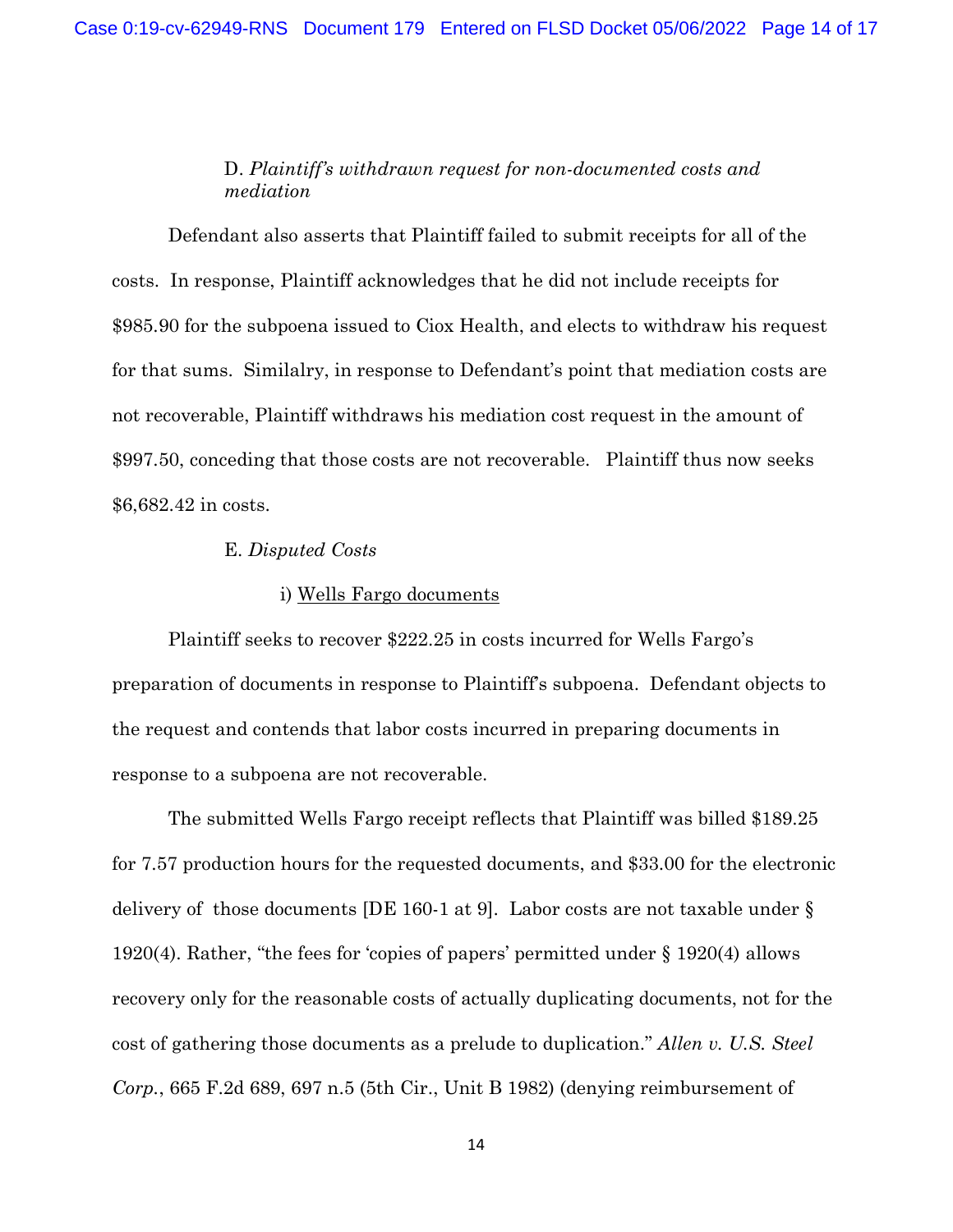paralegal expenses incurred in gathering records for copying). Accordingly, Plaintiff will not be awarded the \$189.25, for labor costs incurred in producing the requested docuements.

#### ii) Expedited deposition transcripts

Costs for deposition transcripts are taxable as long as the transcripts were "necessarily obtained for use in the case." 28 U.S.C. § 1920(2). Such costs are not recoverable if they were "merely incurred for convenience, to aid in thorough preparation, or for purposes of investigation only." *U.S. E.E.O.C. v. W & O, Inc.*, 213 F.3d 600, 620-21 (11th Cir.2000).

Defendant challenges Plaintiff's request to recover expedited deposition transcripts costs, contending that costs of expedited transcripts incurred solely for the convenience of counsel are not taxable. Plaintiff responds that the expedited deposition transcripts were necessary because Defendant failed to respond to Plaintiff's multiple correspondence regarding the depositions until the eve of the depositions, and then ultimately refused to produce those witnesses. Defendant replies that Plaintiff could have deposed the witnesses earlier and that, despite ARR's initial refusal to produce the witnesses, Plaintiff waited a month to move to compel those witnesses' deposition, which put the deposition dates close to the close of discovery.

After a thorough review of the Parties' submissions and the record, the Court concludes that Plaintiff's expedited deposition transcript costs were caused by the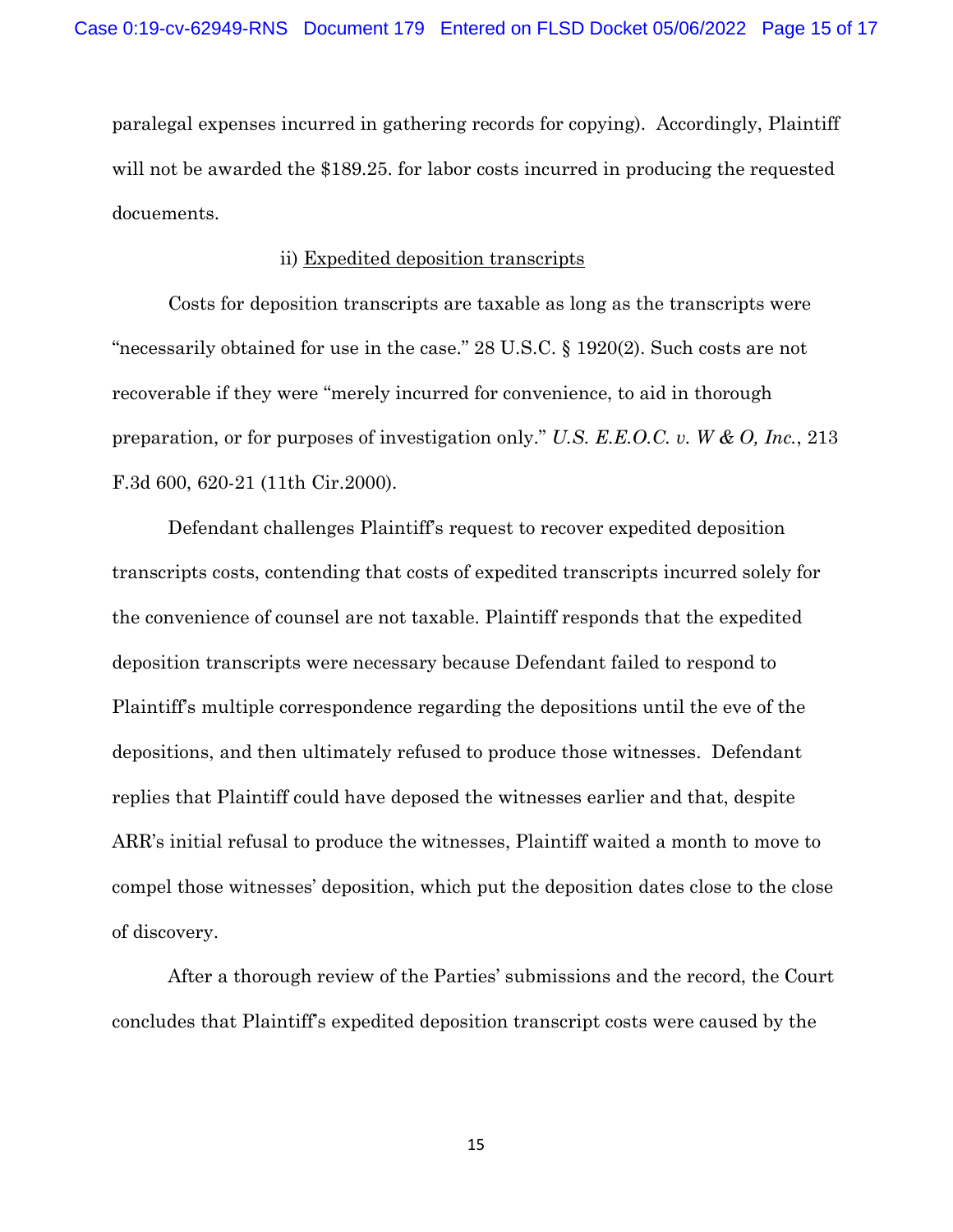Defendant's contentious and aggressive litigation tactics.[13](#page-15-0) Ultimately, Defendant produced the witnesses for deposition but only a few weeks before the discovery deadline. Accordingly, Plaintiff is entitled to recover those costs as they were necessarily obtained for use in the case, as opposed to mere counsel's convenience.

#### iii) Deposition readers at trial

Defendant objects to Plaintiff's request for "interpreter fees" pursuant to 1920, Plaintiff admits that the \$526.00 sought for interpreting fees, are actually costs incurred because the Plaintiff had to have a witness stand in for the deponents who did not attend trial. The Supreme Court has made clear that "... compensation of interpreters is limited to the cost of oral translation . . ." *Taniguchi v. Kan Pac. Saipan, Ltd.*, 566 U.S. 560, 562, 573 (2012). Here, no costs were incurred for translation, rather the witnesses' depostions were taken and read in Engligh. Thus, these costs are not for "interprters." Indeed, Plaintiff's Counsel simply could have used an employee to read the transcripts and did not need to hire someone for this task. Plaintiff is therefore not entitled to recoup these costs.

#### IV. CONCLUSION

Accordingly, based on the foregoing, it **ORDERED** that:

1. Plaintiff's Motion for Attorney's Fee [DE 168] is GRANTED, in part.

Plaintiff is awarded attorney's fees at the following hourly rates:

Larry Smith at \$550.00/hr;

<span id="page-15-0"></span><sup>&</sup>lt;sup>13</sup> Defendant's argument on this issue once again illustrates the disingenuous "nitpicking" that has resulted in Plaintiff's hefty attoreny's fee request about which Defendant complains.